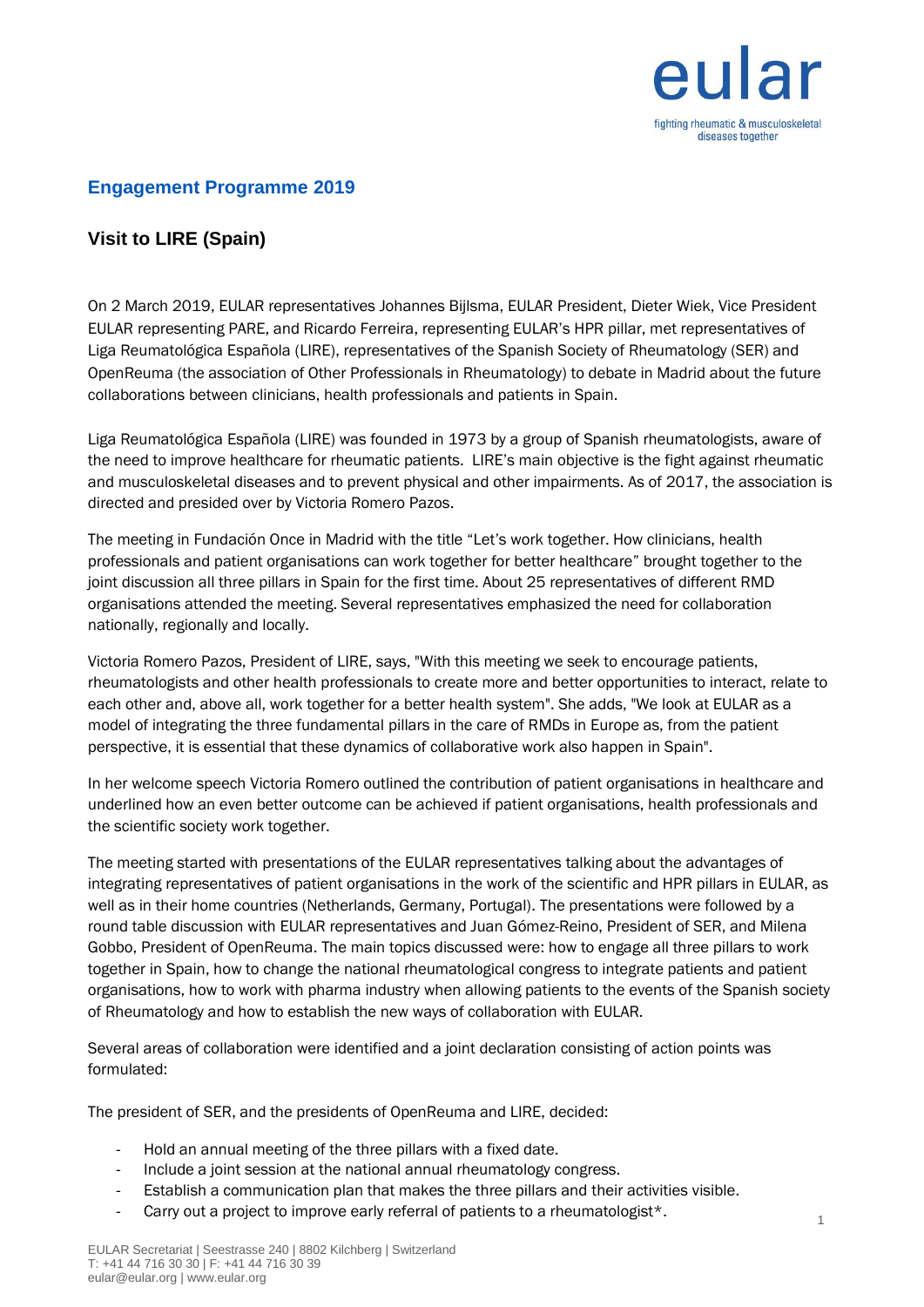

\*This project is already underway by SER, with pharmacists and primary care doctors. OpenReuma and LIRE propose, later, to open it to physiotherapists, psychologists and citizens. Disease leaflets can be provided to pharmacists, as well.

The follow up will be done in several steps. A first teleconference is planned for the first week of April in which the leaders of the three pillars will set up a more specific calendar for the previous actions. The three Spanish pillars have agreed on a face to face meeting during the EULAR congress in which they will evaluate the first semester including the National Congress of Rheumatology and the participation in it of patients and HPs. There will be another opportunity to plan evaluations with the theme of 'Don't Delay, Connect Today' during WAD. Lastly, in the first trimester of 2020 a meeting will be organised in Madrid before LIRE's General Assembly to compare indicators from the starting point (this meeting) and the same date next year, interactions in social media, projects undergone together, other types of collaborations, and the realisation of the actions foreseen in the joint declaration'

There is a long way ahead to a truly joint work of all 3 pillars in Spain, but the first step has been done. EULAR President Johannes Bijlsma commented the Spanish situation with his final words: "It is not possible to compare the international and national level. Start from something small and continue to join forces together, try to get an equal representation of all 3 pillars for a better care of RMDs. If it's done right, everyone will want to unite".

Victoria Romero Pazos adds, "EULAR is the model we want to follow, especially because we feel like a family. Although the model cannot be transposed directly, we can copy what works here".



Participants of the roundtable discussion (from left to right): Milena Gobbo, Ricardo Ferreira, Dieter Wiek, Johannes Bijlsma, Victoria Romero Pazos, Juan Gómez-Reino and Loreto Carmona